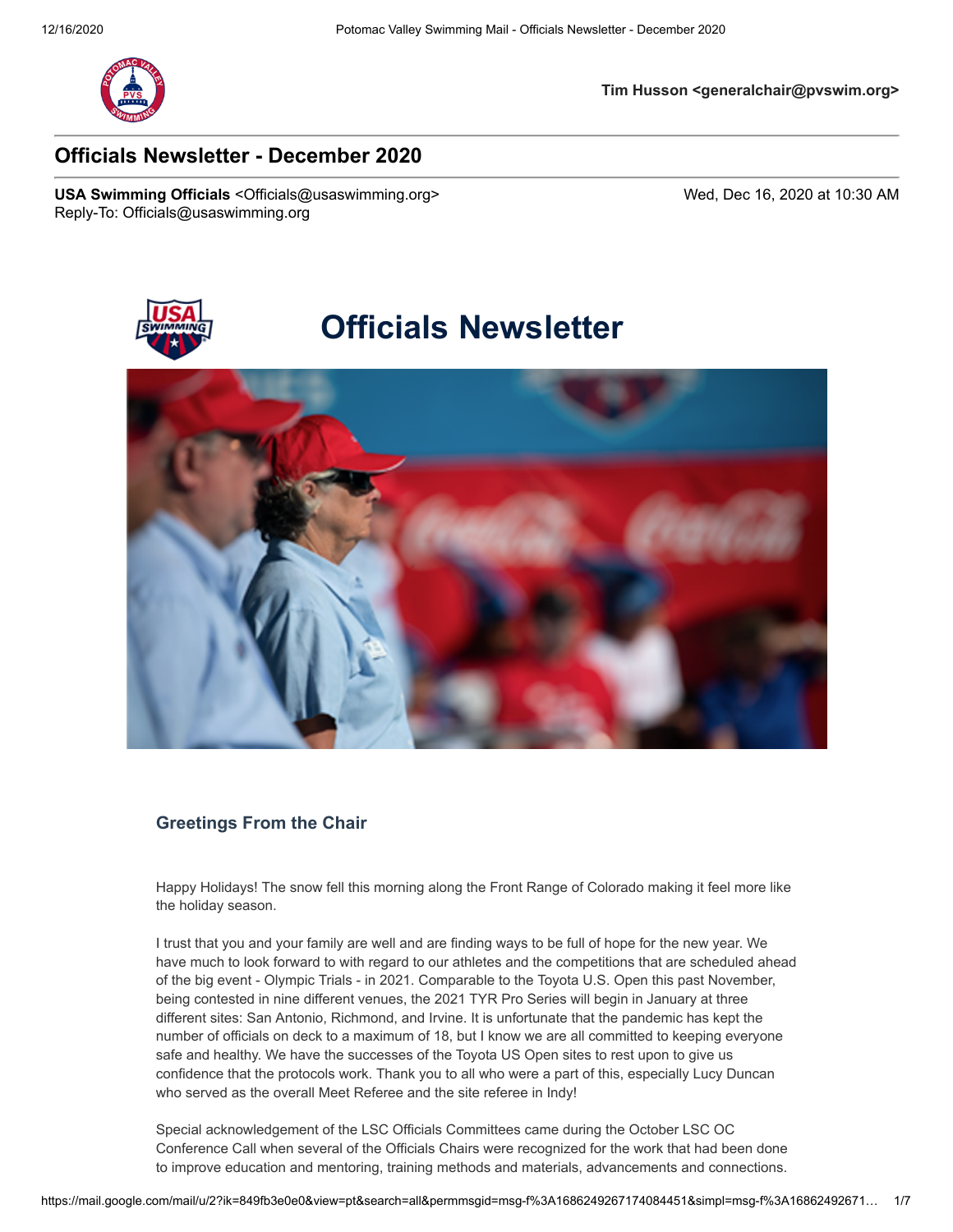It is amazing what has been accomplished since the Spring. In this newsletter is yet another example of the creativity of our members. Be sure to read the article from Tim Husson.

Stay safe and enjoy the special moments of the season!

Kathleen

### **Announcements**

January TYR Pro Swim Series - three (3) sites

- Richmond Amy Hoppenrath
- San Antonio Trish Martin
- Irvine Robert Broyles
- Minimal Officials, if possible staffed from the original applicant pool
	- Must have a negative COVID test within 72 hours of arriving
	- Results must be submitted to USA Swimming before arrival
	- Daily Screening will also be conducted

# **A Word From Our Staff Liaison**

#### Greetings-

I would like to take a moment to thank you for your help and support over the last several months as I have taken on this new role. It has truly been a blessing to work with you all on a daily basis. With that, I look forward to continuing this work into 2021 and beyond!

A few updates from USA Swimming Headquarters:

- The USA Swimming Office will be closed from December 21 to January 4. Responses from staff may be delayed during this time.
- As we head into the new year, please make sure that you are up to date on all membership requirements, including 2021 membership registration, Athlete Protection Training, Concussion Protocol Training, Level-II Background Check, and any LSC requirements.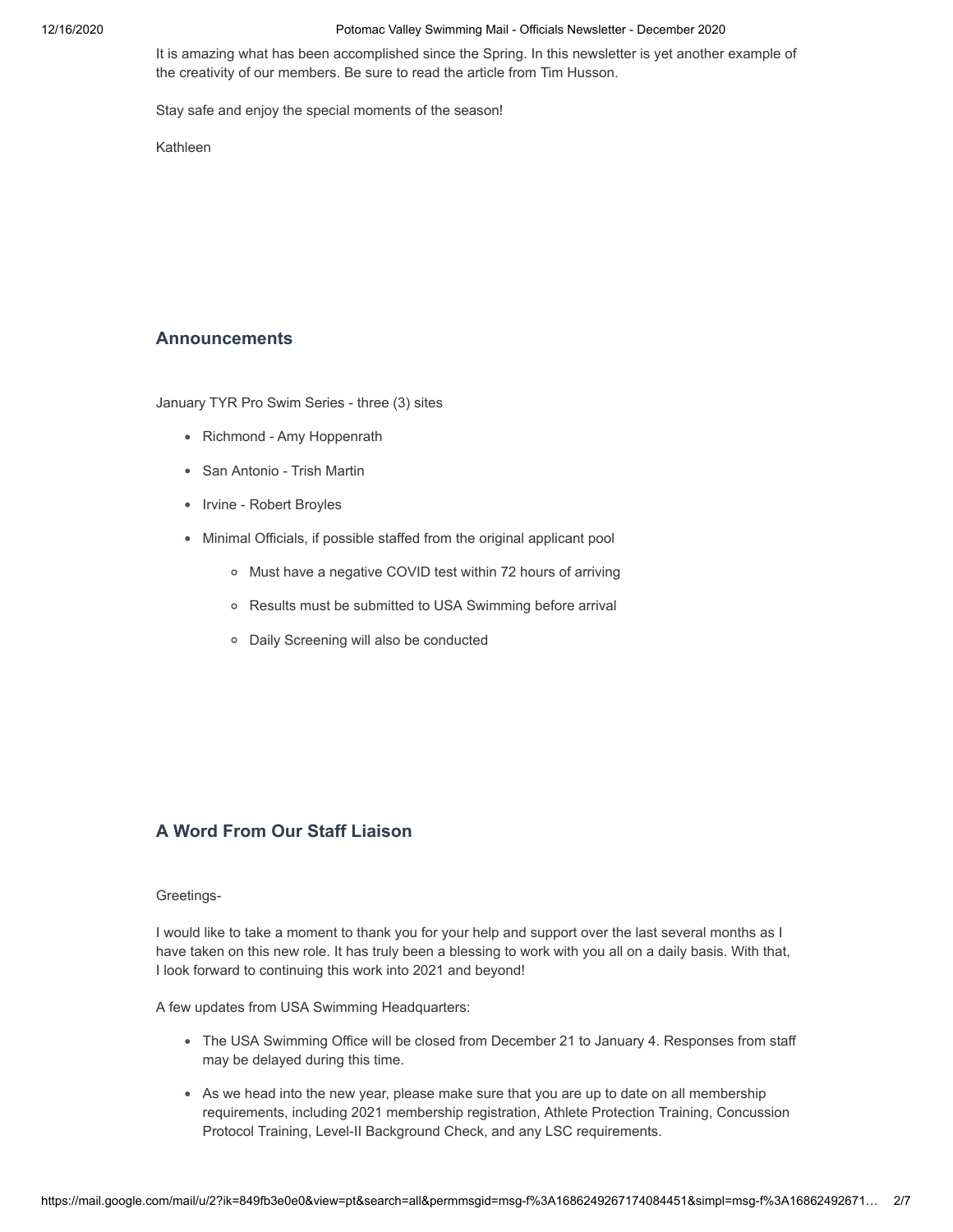If you have any questions about the information listed above, please do not hesitate to reach out.

From here in Colorado Springs, I wish you and your families a safe, healthy and happy holiday season!

Best, Macie McNichols

# **Toyota U.S. Open Recap**

### *By Lucy Duncan*

Traditionally the Toyota U.S. Open is held in early December. In an effort to provide athletes an opportunity to race long course as we enter an Olympic year, the Toyota U.S. Open was moved from one location in early December to nine locations in mid-November. Each site followed health and safety protocols and operated under strict COVID guidelines. The meets were flighted by gender when required.

The change to multiple sites helped offset limits imposed on facilities and provided venues that would require less travel for teams while increasing the number of competitors that could attend. Each site had participant limits that reflected the local guidelines. The format of the meet was also changed to four (4) timed finals sessions instead of prelims/finals. In addition to the Meet Information, each of the sites filed a site-specific Safety Plan that outlined the steps being taken to safeguard athletes, coaches, officials, volunteers, and spectators. Waivers were required for swimmers as well as all other meet personnel.

Results from all sites were combined by USA Swimming and published in a comprehensive results report. Overall, 1,136 athletes competed. Three new Toyota U.S. Open Meet Records were established, as well as three National Age Group records. Across all sites there were 45 NEW Olympic Trials qualifiers. Richmond led all sites with 12 new qualifiers, followed by Greensboro with nine, Indianapolis with seven, and Des Moines with five. Sarasota had four, and Huntsville and Irvine both had three, while Beaverton had two.

Most importantly, we provided opportunities for athletes and coaches to attend safe and highly competitive events after months of training and waiting for such an opportunity.

### **Virtual Scratch Table**

#### *By Tim Husson (Potomac Valley Swimming)*

The old saying "Necessity is the mother of invention" got a serious workout this year as many of our long-standing processes had to be modified due to the COVID-19 pandemic. While preparing for the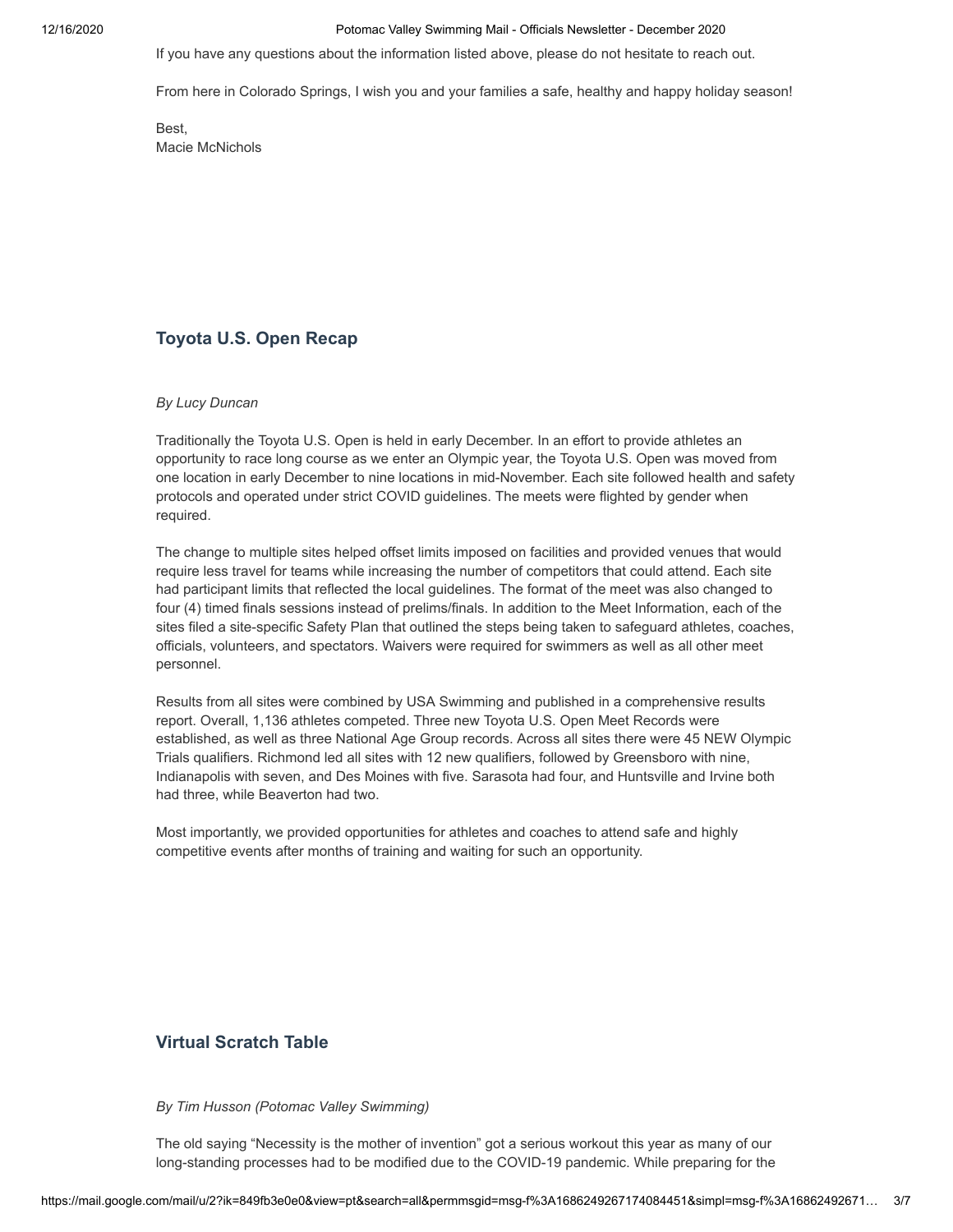Potomac Valley 18&U Winter Championships, we needed to find way to maintain social distancing and minimize physical contact. The scratch table at a championship meet is a place that athletes and coaches visit frequently and there is significant contact with the administrative personnel at the scratch table. To reduce personal contact, we developed a [Virtual Scratch Table.](http://pages.usaswimming.org/kK0dr0w00yt00CZ1Q20Y40Z)

Some of the key elements of a scratch table that we needed to replicate were a secure, auditable way of accepting scratches and a way for all to see the progress of the scratches. The first thing that we did was create a specific email account [\(scratch@pvswim.org\)](http://pages.usaswimming.org/r40Z0Z0y0CerQwK2t0010Z0) that would receive the scratches and provide the proof of scratch. When an athlete or their coach submitted a scratch they received an autoreply email letting them know the scratch had been received. After the administrative official processed the scratch and updated the results sheet on the Virtual Scratch Table, a reply was sent to indicate the scratch had been processed. If the scratch email was from an athlete, their coach was copied on this reply.

Instead of a printed copy of the prelims results, results were exported to a CSV and made accessible to all in a Google Sheet, which can be seen in the example [here.](http://pages.usaswimming.org/p0400K02gZ0100wCZr0tQz0) Instead of hovering around an actual table and results on paper, coaches and swimmers could track updates from their phones on the Virtual Scratch Table. Simply by clicking on the event number on the Virtual Scratch Table anyone could see the scratches that had been processed, much like they would do at a physical scratch table with a physical results sheet. [Event 21 provides a good example showing processed scratches](http://pages.usaswimming.org/Q0zZ0QC0K10r10w2Z00h4t0).

This process allowed coaches and athletes to track the progress of scratches from anywhere, even if they were no longer at the pool. In more than one instance a coach was contacting their athlete to inform them that they had scratched into finals before the Administrative Referee could get to the coach. While there was a learning curve to the new process, the coaches appreciated the ability for an athlete to scratch without physically visiting the scratch table, as well as the ability to monitor scratches without hovering over the scratch table.

The [scratch@pvswim.org](http://pages.usaswimming.org/r40Z0Z0y0CerQwK2t0010Z0) email was also used as a Virtual Scratch Box where athletes and coaches could scratch from prelims events. The scratch card and receipt copy were replaced by the email and the reply.

In addition to a virtual scratch box and virtual scratch table, positive check-in was accomplished using a [Google Form.](http://pages.usaswimming.org/Mw0Z010QKz42Z00ir0tC020) Since the positive check-in deadline was the day before the events, using an online form made check-in more accessible to athletes and coaches. The form was customized to check-in athletes entered in each event. Coaches were able to ask the Administrative Referee if their swimmer had checked in.

We already have ideas for streamlining and improving these processes. We hope to try this again soon and hope it will become the beginnings of a new normal.

### **Words from our Athlete Representatives on the National Officials Committee**

#### *Shelby Mullendore*

My journey on the National Officials Committee began three years ago when I was nominated to the committee along with my good friend, Jack Swanson. I was more than excited to have been elected to a national committee, as I felt like I was ready to make an even bigger impact within USA Swimming governance. I had no idea what to expect from the Officials Committee because my only interaction with officials had been trying to avoid getting disqualified by them for the past 11 years. Little did I know that this would be one of the most informative and influential experiences of my career within USA Swimming!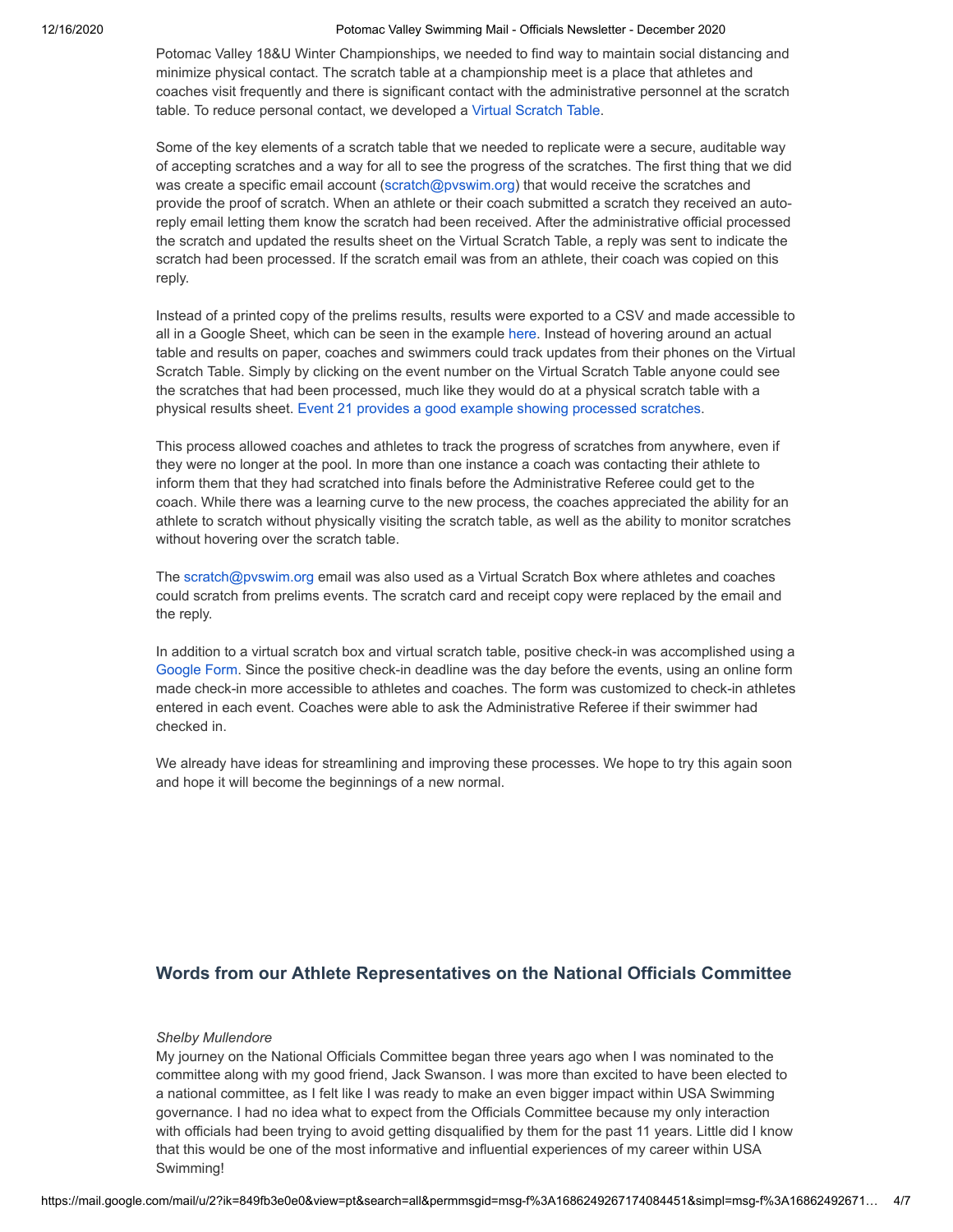One of the biggest changes of transitioning from an LSC athlete representative to a National athlete representative was learning how to work with people who I had never met before. I had become very comfortable working with the Board of Directors in my home LSC, Midwestern, but this opportunity provided the chance to learn from people who have been mentors in the officiating world for many years. I vividly remember showing up to my first National Officials Committee meeting in Nashville, Tennessee in the spring of 2018 and having no idea who the other members were, let alone what their experience levels were. After two great days of meetings, dinners, and a trip to the Grand Ole Opry, I finally had a sense of what makes the officials' community so fun to be a part of. The group that I worked with that year had experience ranging from working at local meets to officiating at Olympic Trials and World Championships, and everything in between. They were very passionate about the tasks that we were asked to perform and extremely helpful in teaching me everything that I needed to know about officiating. That first committee meeting laid the groundwork for my love of learning everything there is to know about officiating and governance that still exists today.

Furthermore, I have developed so much respect and appreciation for all that officials do for the sport. A majority of the work that they do is done behind the scenes and not many people understand everything that goes into being an official. I learned just about every job there is in officiating from being on this committee, from AO and AR to stroke/turn judges and starters. The various jobs taught me that officials are some of, if not the most, knowledgeable people on a pool deck at any given time, and this doesn't get recognized enough. As I highlighted in a presentation at last year's National Convention, all officials in USA Swimming are volunteers, meaning they spend countless hours on hot and cramped pool decks FOR FREE. As an athlete, I realized that us athletes do not thank officials enough, and I was so glad to have been able to make a whole presentation dedicated to celebrating all officials.

As my athletic career comes to a close within the next year or so, I have so much to be grateful for. It is difficult to put into words how much this experience with the Officials Committee has meant to me, as I have learned from some of the best in the business what it means to give your all into something you are passionate about. I wouldn't be where I am today without all of the mentors, who I now consider as friends, that have worked with me on this committee. I am looking forward to continuing to shape the future of USA Swimming in all aspects, and I thank all of the officials in USA Swimming for fostering the absolute best environment for all swimmers!

#### *Rhys Winter*

Last January, I had the incredible opportunity of going to my first National Officials Committee meeting in Denver. Most of my previous experience in the USA Swimming governance structure had been as an athlete representative, working primarily with high school and college students that were either LSC reps like me, or members of the Athletes Executive Community. Going into this meeting, I had little knowledge of what officials did, besides that they were the scary people at the end of my lane at meets that had the power to DQ me with a simple raise of a hand. I also had little experience working with adults, so I figured this would be a boring meeting that was strictly business and no fun. Oh boy was I wrong!

The first thing I learned was that officials (and essentially everyone on the dry side of the sport) use a lot of acronyms! I'm still slowly learning what OME, OQM, AO, etc. all mean! I eventually put it behind me that I wouldn't be able to understand the lingo of half the conversations, and tried my best to be a proactive member of discussion. I soon realized that the scary people in white collared shirts were actually a really fun group of people! It became very apparent that this group was just as enthusiastic about officiating as athletes were about swimming. Listening in on their conversations, I learned that these people enjoyed spending their weekends on pool decks across the country, and that it wasn't just something they were forced to do because their teams needed to meet a quota on the number of officials. Just like all the athlete representatives I have met throughout the years, the members of the Officials Committee were just as passionate about the sport as I am, and they loved volunteering their time to help improve the lives of officials throughout the nation.

The next thing I learned is that officials like to have fun! Throughout the years as an athlete, I never really thought officials enjoyed their time at meets. I just kind of assumed they kept to themselves and got yummy looking hospitality food that the swimmers tried to sneak in and grab. Sitting at a table with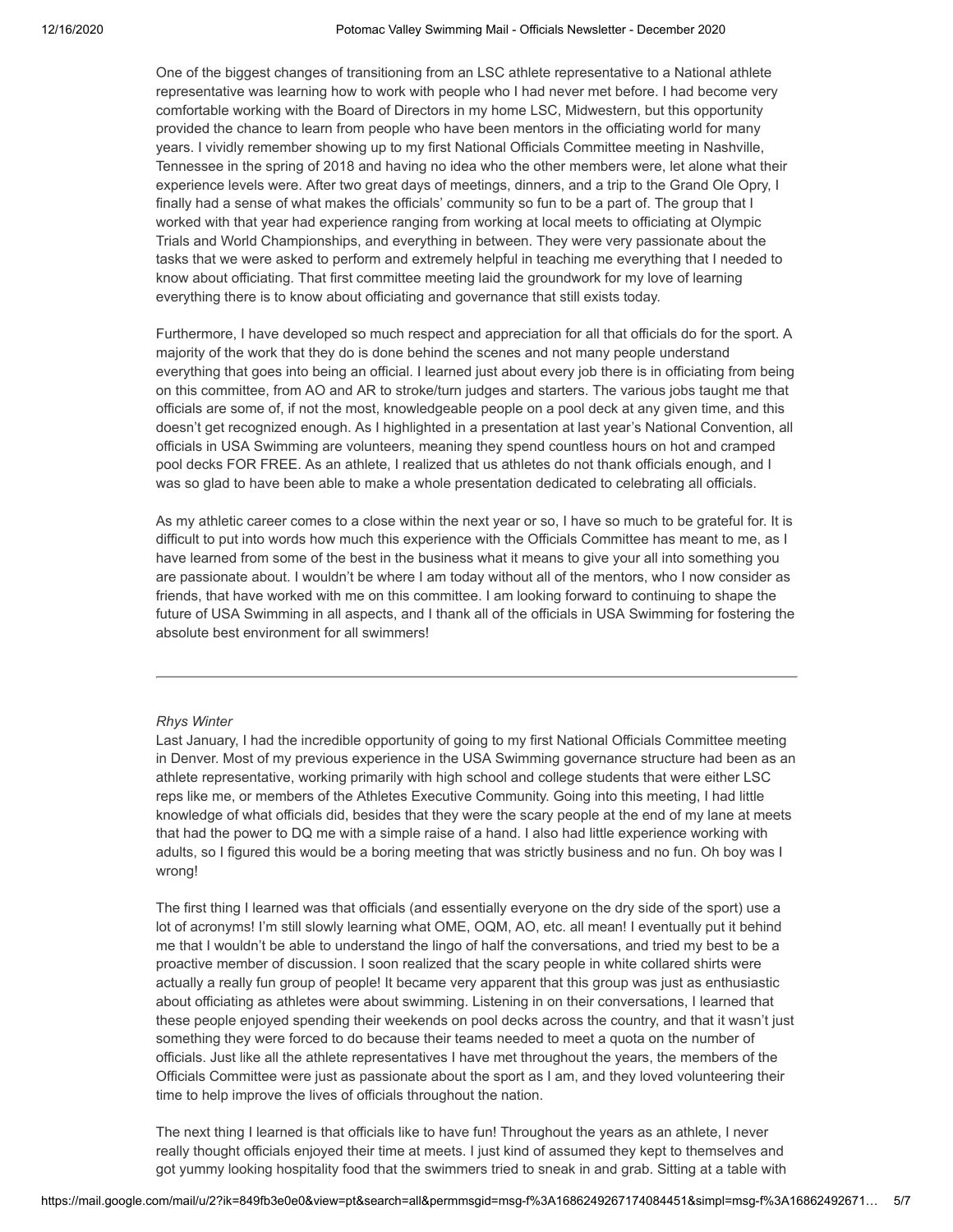10 officials, I realized that they were all close friends with each other. One of my favorite parts about being an athlete is meeting people from other teams and LSC's, some of whom have become my best friends, despite being my competitor in the pool. Seeing that these kinds of relationships were also being made in the officials community was awesome to see.

And finally, I learned that officials have to do a lot more work behind the scenes than I ever imagined! I didn't realize making a DQ was such an extensive process with lots of people double checking the validity of the DQ. I also didn't know how in depth simply training an entry level official was. Learning about all the hard work that officials do, without ever being acknowledged by the athletes you do it for, makes me so incredibly grateful.

So on behalf of athletes, thank you for all the time you put into the sport. Thank you for being so passionate about making sure we have fair and equitable competitions. And thank you for having just as much fun as we athletes do!



# **Officials Excellence Award**

### *George Mathes - Wyoming Swimming*

George Mathes is the Officials Chair for Wyoming Swimming. In addition to his USA sessions, George enjoys working HS meets where he recently joined his father who has been officiating for 50 years! In his brief tenure as Officials Chair, he has had the enviable task of incorporating MANY new officials due to the implementation of a policy requiring teams to provide officials at each meet. He has risen to the challenge of attracting, training and advancing officials in a brief period of time to meet the new LSC requirement. From observing several of Wyoming's meets, it is clear that not only are officials being offered appropriate opportunities to advance, but that all officials are well trained and versed in the rules. George has made it simple to attend clinics, usually offering S/T, Starter, Referee, and AO at multiple meets throughout the year. Officials are engaged in these opportunities to learn as well as teach and mentor.

George has reached out to officials from outside the LSC to assist and provide education on best practices. Recently Wyoming hosted its first OQM, providing the opportunity for advancement and implementing "national deck" protocols in all positions. It was a great opportunity for Wyoming officials to receive reinforcement and observe and institute "best practices" in a few short months.

George's inclusive style and relaxed demeanor make him easily approachable, and his thoughtful use